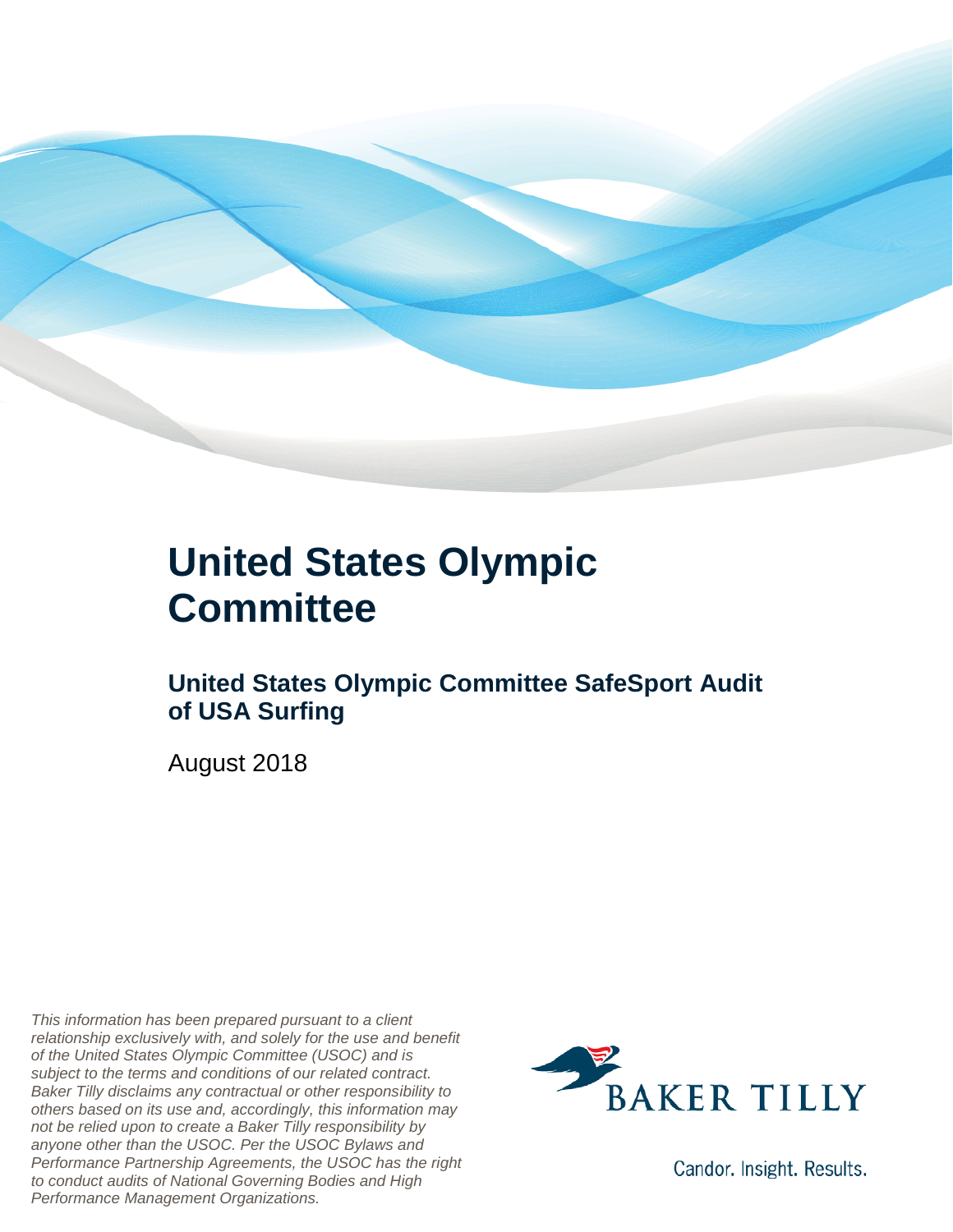

Candor. Insight. Results.

| <b>Contents</b> | UNITED STATES OLYMPIC COMMITTEE SAFESPORT AUDIT OF USA |  |
|-----------------|--------------------------------------------------------|--|
|                 |                                                        |  |
|                 |                                                        |  |
|                 |                                                        |  |
|                 |                                                        |  |
|                 |                                                        |  |
|                 |                                                        |  |
|                 |                                                        |  |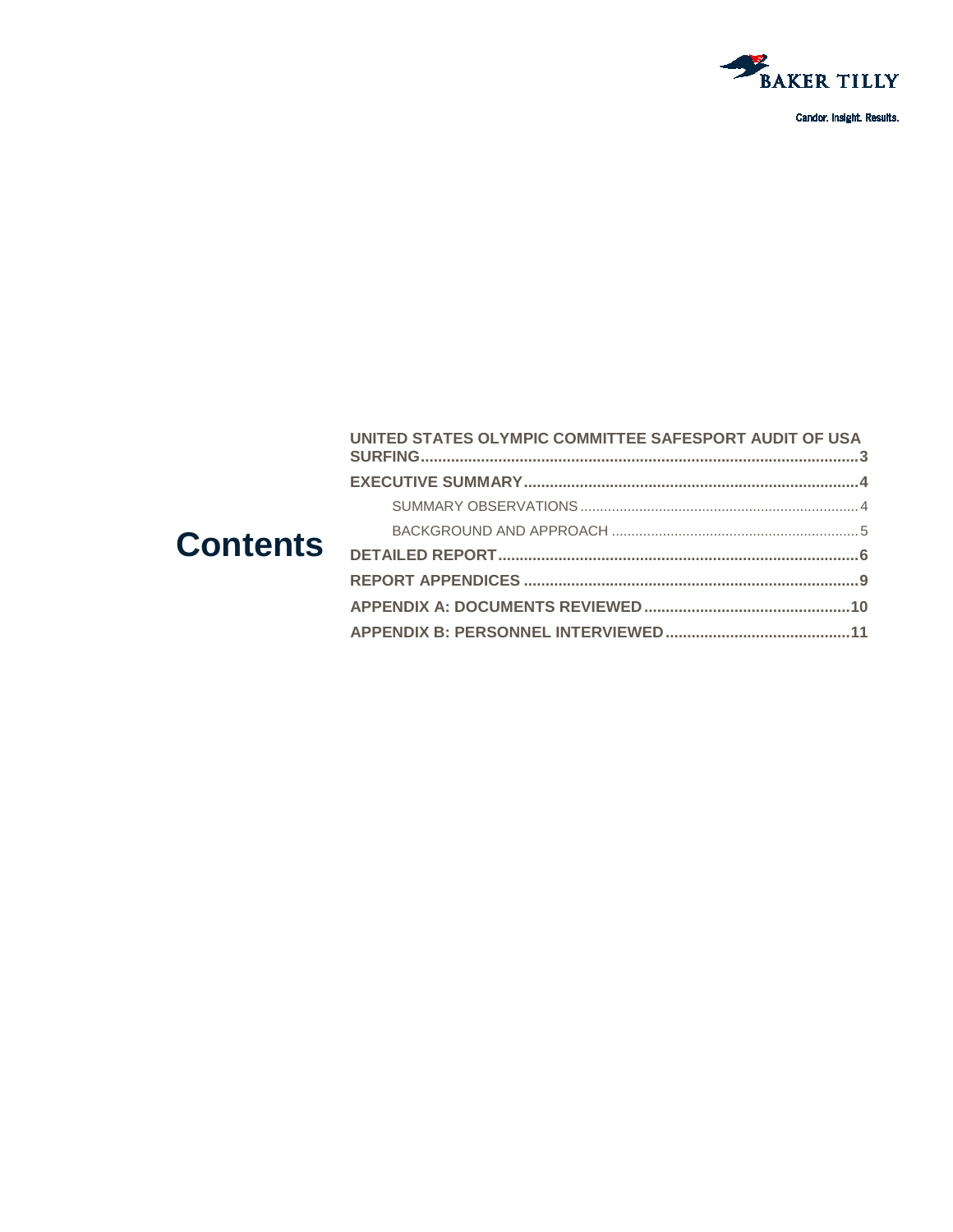

## <span id="page-2-0"></span>**United States Olympic Committee SafeSport Audit of USA Surfing**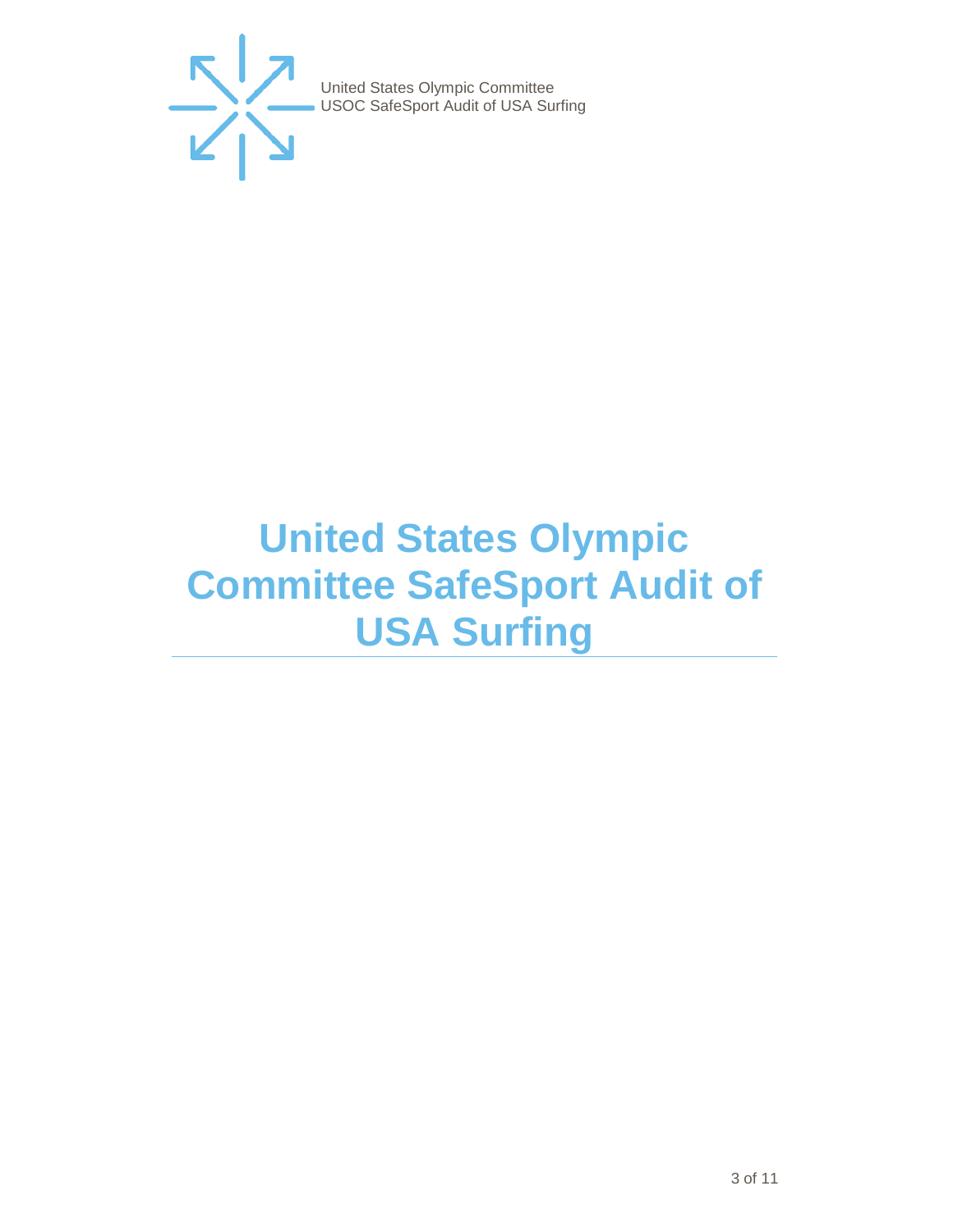### **Executive Summar**

#### <span id="page-3-1"></span><span id="page-3-0"></span>**Summary Observations**

-

It shall be the policy of the United States Olympic Committee (USOC) that each National Governing Body (NGBs) adopt a Minimum Standards Policy for Athlete Safety Programs (NGB Athlete Safety Policy) by December 31, 2013[1.](#page-3-2)

We noted the following opportunities to enhance the design of USA Surfing's compliance with the 2017 NGB Athlete Safety Policy:

- > **NGB Athlete Safety Policy - Criminal Background Checks and Education and Training Testing -** Requiring criminal background checks, at least every two years, and education and training is not consistently enforced by USA Surfing. The following exceptions were identified during our testing:
	- Eight individuals selected for testing (80% of the selected individuals) did not have criminal background checks conducted during the testing period (i.e., April 1, 2017 through March 30, 2018); however, evidence was provided that all of the individuals selected for testing had completed the background check requirements prior to issuing the audit report.
	- Two individuals selected for testing (20% of the selected individuals) did not complete education and training requirements during the testing period (i.e., April 1, 2017 through March 30, 2018); however, evidence was provided that both of the individuals selected for testing had completed the education and training requirements prior to issuing the audit report.

During our review, we also tested compliance with the new NGB Athlete Safety Policy requirements that must be included in each NGB's SafeSport Policy by September, 2018. USA Surfing's policies and procedures met the requirements of the new NGB Athlete Safety Policy. Therefore, no other observations were noted during this audit.

<span id="page-3-2"></span><sup>1</sup> Effective June 20, 2017 the USOC replaced the Athlete Safety Standards with the NGB Athlete Safety Policy. Due to the timing of this audit, fieldwork was performed in accordance with the NGB Athlete Safety Policy.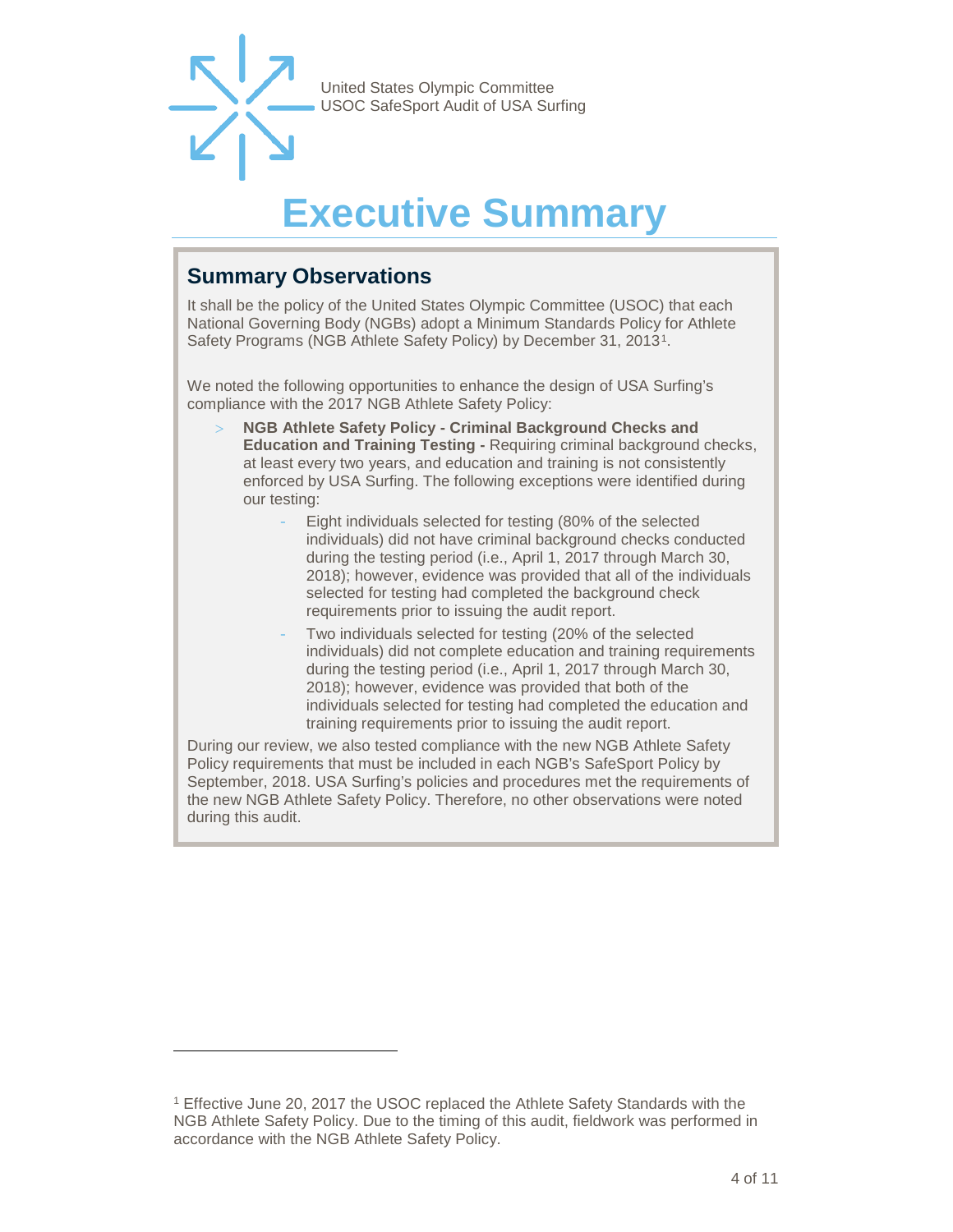#### <span id="page-4-0"></span>**Background and Approach**

USOC engaged Baker Tilly Virchow Krause (Baker Tilly), to assist the USOC in the completion of SafeSport audits, to assess compliance with SafeSport policies and procedures at the USOC and all of its NGBs and High Performance Management Organizations (HPMOs).

Baker Tilly performed a review of USA Surfing to evaluate compliance with the NGB Athlete Safety Policy. The following activities were performed for this review of USA Surfing:

- Developed and executed an audit program that included:
	- Holding a virtual entrance meeting to discuss and document USA Surfing's SafeSport program and processes.
	- Selecting a sample of 10 from the required individuals to determine whether a background check was performed and education and training was completed. See **Appendix A** for a list of documents reviewed.
	- Reviewing USA Surfing's athlete safety policy and determining whether the following was addressed:
		- Required misconduct is prohibited and defined;
		- **Reporting procedures are documented; and**
		- The grievance process is documented and complies with the NGB Athlete Safety Policy.
	- Identifying which individuals are required to undergo a criminal background check and complete education and training.
- > Conducted a virtual exit meeting, if requested, following delivery of the draft report, to discuss audit findings and recommendation(s) with USA Surfing. See **Appendix B** for a list of individuals interviewed.
- > Identified specific observations and recommendations regarding opportunities to enhance compliance with NGB Athlete Safety Policy. Observations include the following attributes: criteria, condition, cause, effect, and recommendation, as set out in the International Professional Practices Framework (IPPF) Standards and Practice Advisory 2410-1.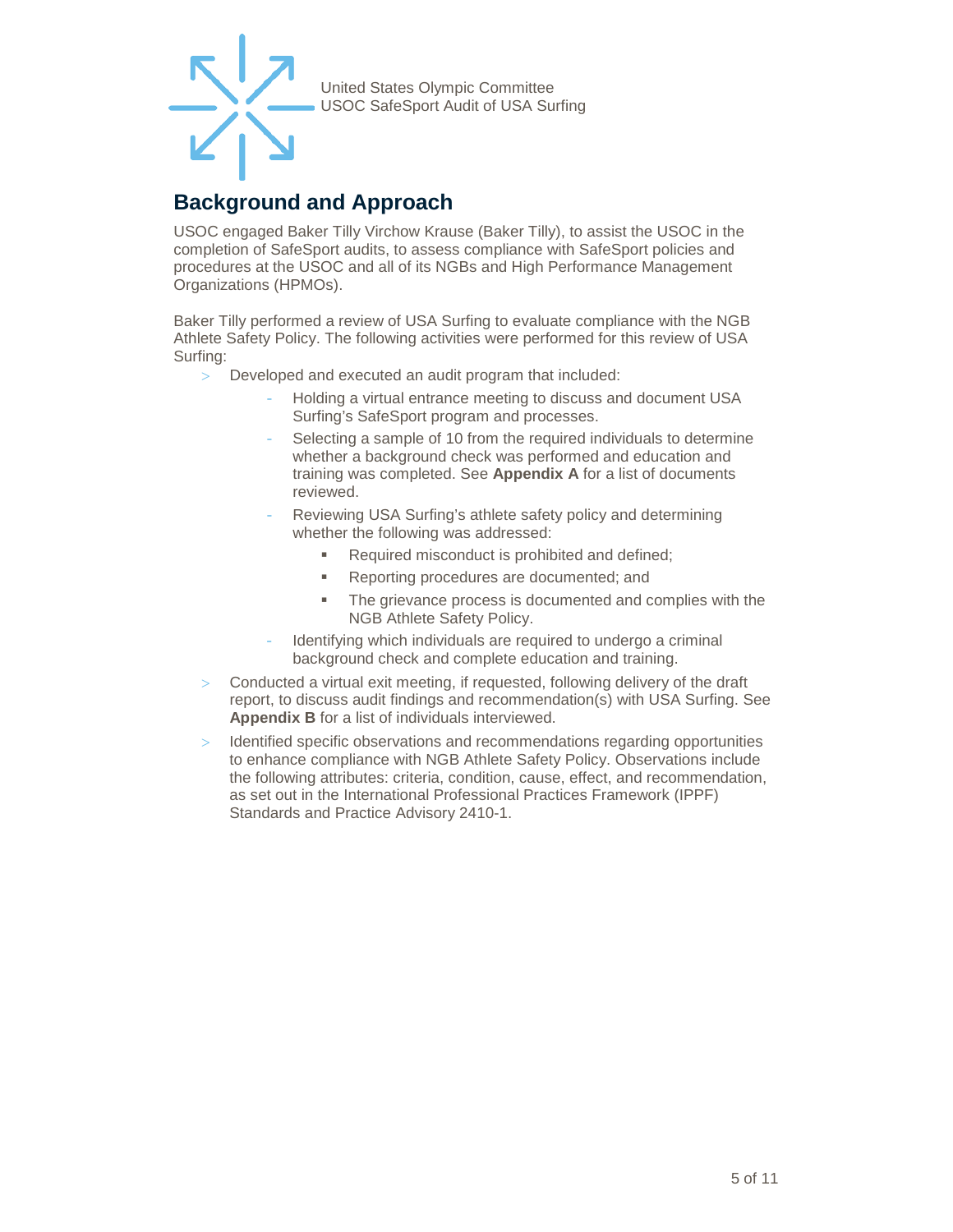

### **Detailed Report**

<span id="page-5-0"></span>The tables below represent opportunities to enhance the design and effectiveness of USA Surfing's compliance with the 2017 NGB Athlete Safety Policy.

| 1. NGB Athlete Safety Policy - Criminal Background Checks and Education and<br><b>Training Testing</b> |                                                                                                                                                                                                                                                                                                                                                                                                                                                                                                                                                                                                                                                                                                                                                                                                                                                                                                                                                                                                                         |  |
|--------------------------------------------------------------------------------------------------------|-------------------------------------------------------------------------------------------------------------------------------------------------------------------------------------------------------------------------------------------------------------------------------------------------------------------------------------------------------------------------------------------------------------------------------------------------------------------------------------------------------------------------------------------------------------------------------------------------------------------------------------------------------------------------------------------------------------------------------------------------------------------------------------------------------------------------------------------------------------------------------------------------------------------------------------------------------------------------------------------------------------------------|--|
| <b>Criteria</b>                                                                                        | The 2017 NGB Athlete Safety Policy states each NGB/HPMO<br>shall require criminal background checks, at least every two<br>years, and education and training for those individuals it<br>formally authorizes, approves, or appoints (a) to a position of<br>authority over, or (b) to have frequent contact with athletes.                                                                                                                                                                                                                                                                                                                                                                                                                                                                                                                                                                                                                                                                                              |  |
| <b>Condition</b>                                                                                       | Requiring criminal background checks, at least every two<br>years, and education and training is not consistently enforced<br>by USA Surfing. The following exceptions were identified<br>during our testing:<br>Eight individuals selected for testing (80% of the selected<br>1.<br>individuals) did not have criminal background checks<br>conducted during the testing period (i.e., April 1, 2017<br>through March 30, 2018); however, evidence was<br>provided that all of the individuals selected for testing had<br>completed the background check requirements prior to<br>issuing the audit report.<br>Two individuals selected for testing (20% of the selected<br>2.<br>individuals) did not complete education and training<br>requirements during the testing period (i.e., April 1, 2017<br>through March 30, 2018); however, evidence was<br>provided that both of the individuals selected for testing<br>had completed the education and training requirements<br>prior to issuing the audit report. |  |
| Cause                                                                                                  | USA Surfing may not be consistently tracking and monitoring<br>compliance with the criminal background checks and<br>education and training requirements of the NGB Athlete Safety<br>Policy.                                                                                                                                                                                                                                                                                                                                                                                                                                                                                                                                                                                                                                                                                                                                                                                                                           |  |
| <b>Effect</b>                                                                                          | Individuals USA Surfing formally authorizes, approves or<br>appoints (a) to a position of authority over, or (b) to have<br>frequent contact with athletes may not be in compliance with<br>the USOC's SafeSport program because they have not<br>completed criminal background checks and/or education and<br>training prior to having contact with athletes. USA Surfing<br>must be in compliance with the NGB Athlete Safety Policy to<br>be a member in good standing. Noncompliance with the NGB<br>Athlete Safety Policy can result in disciplinary action by the<br>USOC, including withdrawal of high performance funding.<br>Also, athletes may have contact with individuals who are<br>unaware of SafeSport misconduct and the potential impact to<br>athletes' well-being and/or have contact with individuals who                                                                                                                                                                                          |  |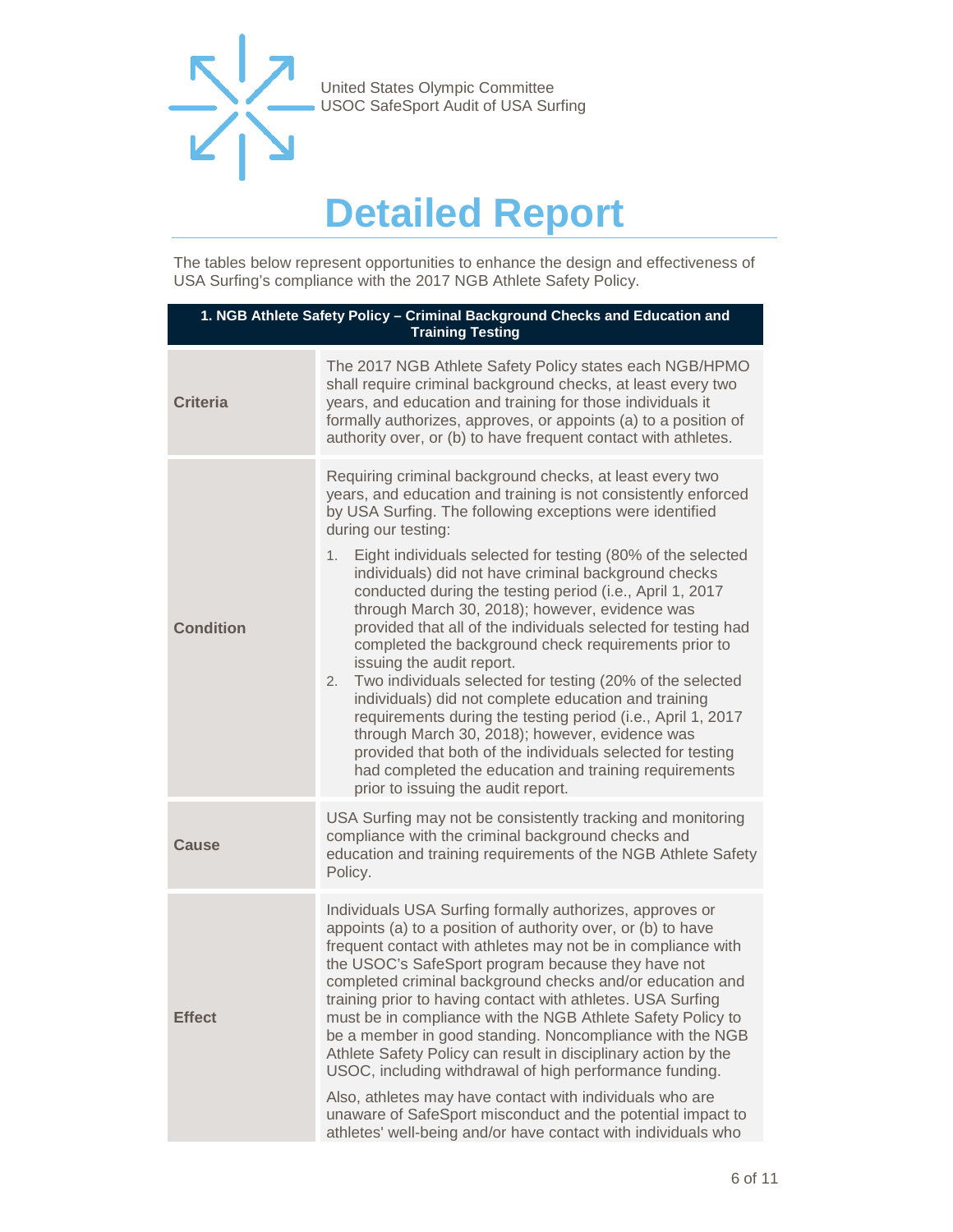

| 1. NGB Athlete Safety Policy - Criminal Background Checks and Education and<br><b>Training Testing</b> |                                                                                                                                                                                                                                                                                                                                                                                                                                                                                                                                                                                                                                                                                                                                                                                                                                                                                                                                                                                                                                                                             |  |
|--------------------------------------------------------------------------------------------------------|-----------------------------------------------------------------------------------------------------------------------------------------------------------------------------------------------------------------------------------------------------------------------------------------------------------------------------------------------------------------------------------------------------------------------------------------------------------------------------------------------------------------------------------------------------------------------------------------------------------------------------------------------------------------------------------------------------------------------------------------------------------------------------------------------------------------------------------------------------------------------------------------------------------------------------------------------------------------------------------------------------------------------------------------------------------------------------|--|
|                                                                                                        | have a criminal history, which could put athletes at SafeSport-<br>related misconduct risk.                                                                                                                                                                                                                                                                                                                                                                                                                                                                                                                                                                                                                                                                                                                                                                                                                                                                                                                                                                                 |  |
| <b>Recommendation</b>                                                                                  | USA Surfing must require that individuals it formally<br>authorizes, approves, or appoints (a) to a position of authority<br>over, or (b) to have frequent contact with athletes complete<br>criminal background checks and education and training<br>requirements in a timely manner and before they have contact<br>with athletes to provide assurance that they are educated on<br>the requirements of the NGB Athlete Safety Policy. USA<br>Surfing must consistently track and verify criminal background<br>checks and education and training requirements are met for all<br>required individuals.                                                                                                                                                                                                                                                                                                                                                                                                                                                                   |  |
|                                                                                                        | USA Surfing should review the testing results and require all<br>covered individuals to complete the necessary requirements<br>(i.e., criminal background check and/or education and<br>training). Compliance with these requirements for all<br>individuals USA Surfing formally authorizes, approves or<br>appoints (a) to a position of authority over, or (b) to have<br>frequent contact with athletes must be completed within 90<br>days of receipt of the final audit report.                                                                                                                                                                                                                                                                                                                                                                                                                                                                                                                                                                                       |  |
| <b>Management</b><br>response                                                                          | As the new USOC NGB Athlete Safety Policy requirements<br>have been evolving, so have the policies (as a newly formed<br>2017 NGB) of USA Surfing. Prior to the audit testing period,<br>USA Surfing had trained and checked a very small number of<br>personnel (initial personnel group) prior to March 30, 2018<br>when the CEO underwent testing prior to attending the 2018<br>Winter Olympics. Our two coaches were brought on having<br>been previously background checked (as part of their personal<br>occupational careers) under more rigorous "live scan<br>fingerprint" background check standards than the NCSI<br>service USA Surfing now uses exclusively. The small initial<br>personnel group consisting of the CEO, President, medical<br>director and head coach were all SafeSport trained earlier as<br>well, under the old SafeSport training program/certificate. At<br>the time, as a new NGB, USA Surfing SafeSport policies were<br>basic, deferring to USOC SafeSport policy via USOC-<br>recommended wording/clause in the USA Surfing bylaws. |  |
|                                                                                                        | USA Surfing has since adopted policies that require<br>background checks and SafeSport training of covered<br>individuals every two years, to be completed before contact<br>with athletes begins and within 60 days of taking on a new<br>role. An internal audit will be performed bi-annually to ensure<br>required checks and training have been completed. Such<br>training and background checks are easily accessible via an<br>online portal on the USA Surfing website and the list of<br>covered individuals has been expanded to include not<br>only individuals it formally authorizes, approves, or appoints                                                                                                                                                                                                                                                                                                                                                                                                                                                   |  |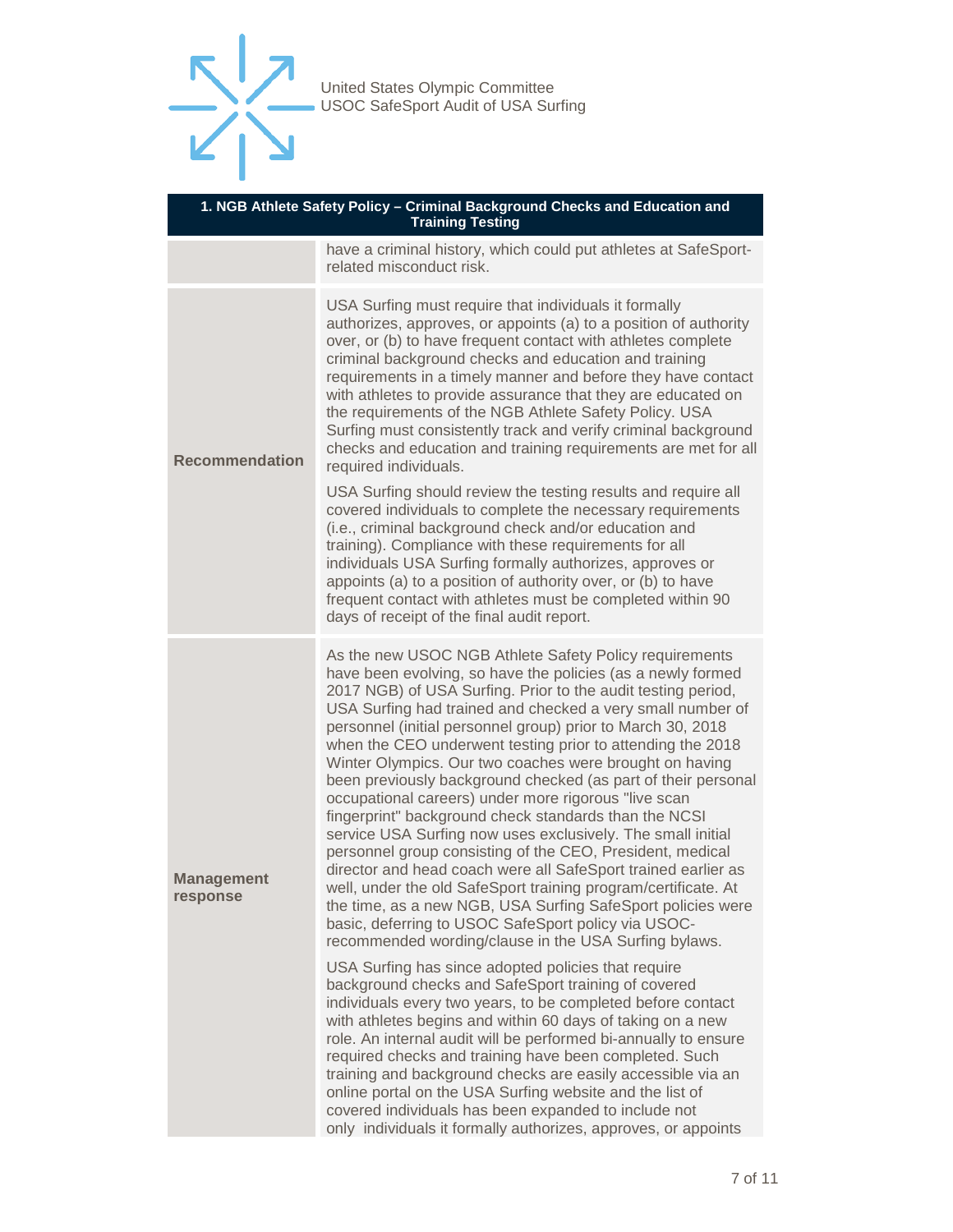

#### **1. NGB Athlete Safety Policy – Criminal Background Checks and Education and Training Testing**

to a position of authority over, or to have frequent contact with athletes, but to the Board of Directors as well. USA Surfing has chosen NCSI (as the USOC recommended background check service) as its official background check service.

All covered individuals (including those found missing in the audit) have been NCSI background checked and confirmation has been sent to Baker Tilly. As part of USA Surfing's SafeSport policy updates, the coaches were also required to be re-checked via NCSI in order to be compliant with USA Surfing NCSI exclusivity rules.

The two SafeSport trainings found incomplete have also been rectified. Both of the individuals (one had 1/3 complete and the other had 2/3) were unaware that the new SafeSport training format was a three-part course. Both have since completed all three parts.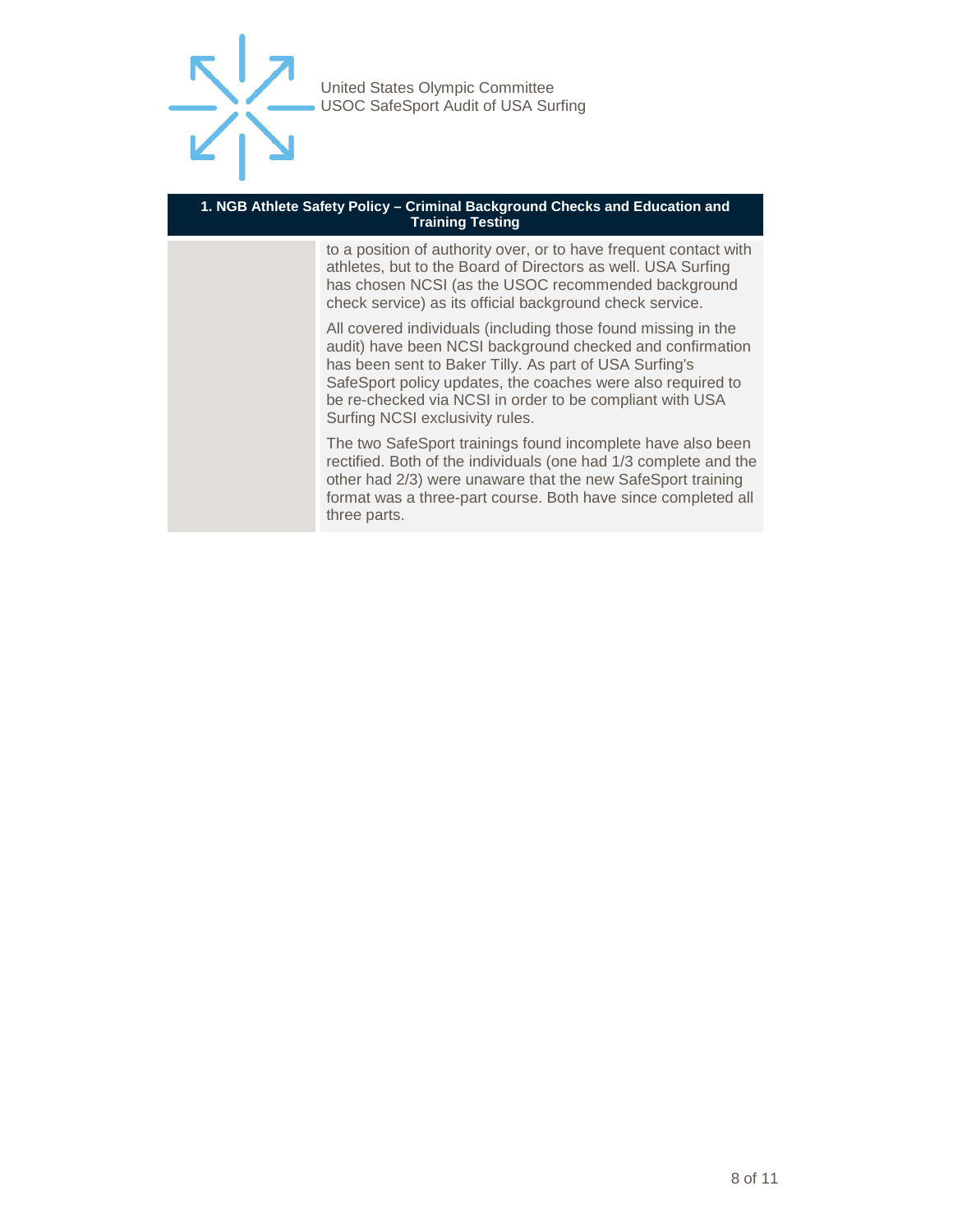

# <span id="page-8-0"></span>**Report Appendices**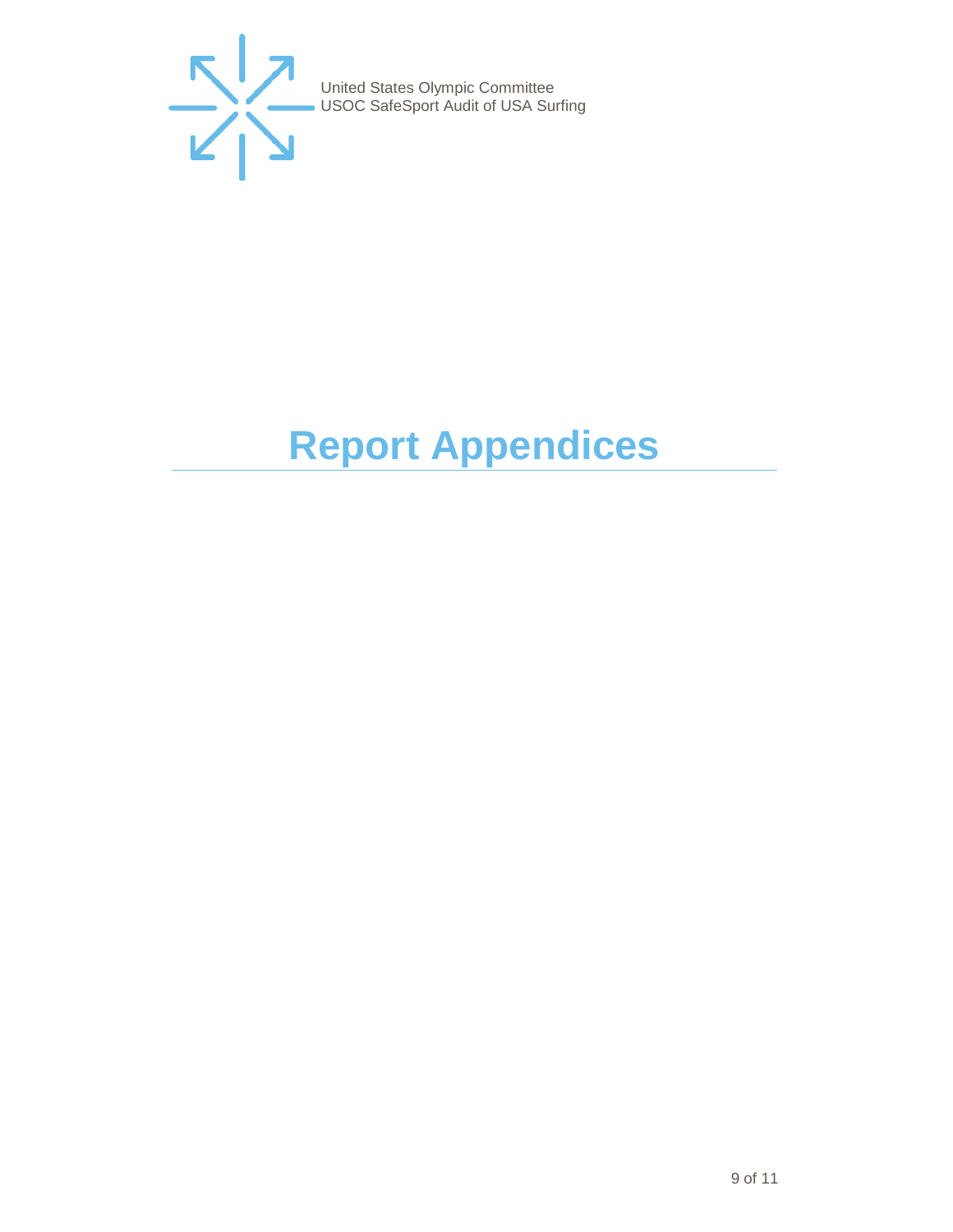#### <span id="page-9-0"></span>**Appendix A: Documents Reviewed**

We reviewed the following documents:

- > Athlete Safety Standards Program Questionnaire
- > Bylaws of USA Surfing, INC.
- > Population listing of "required individuals" (i.e., covered individuals required to undergo background check and training)
- > SafeSport Code for the U.S. Olympic and Paralympic Movement
- > USA Surfing Safe Sport Policy